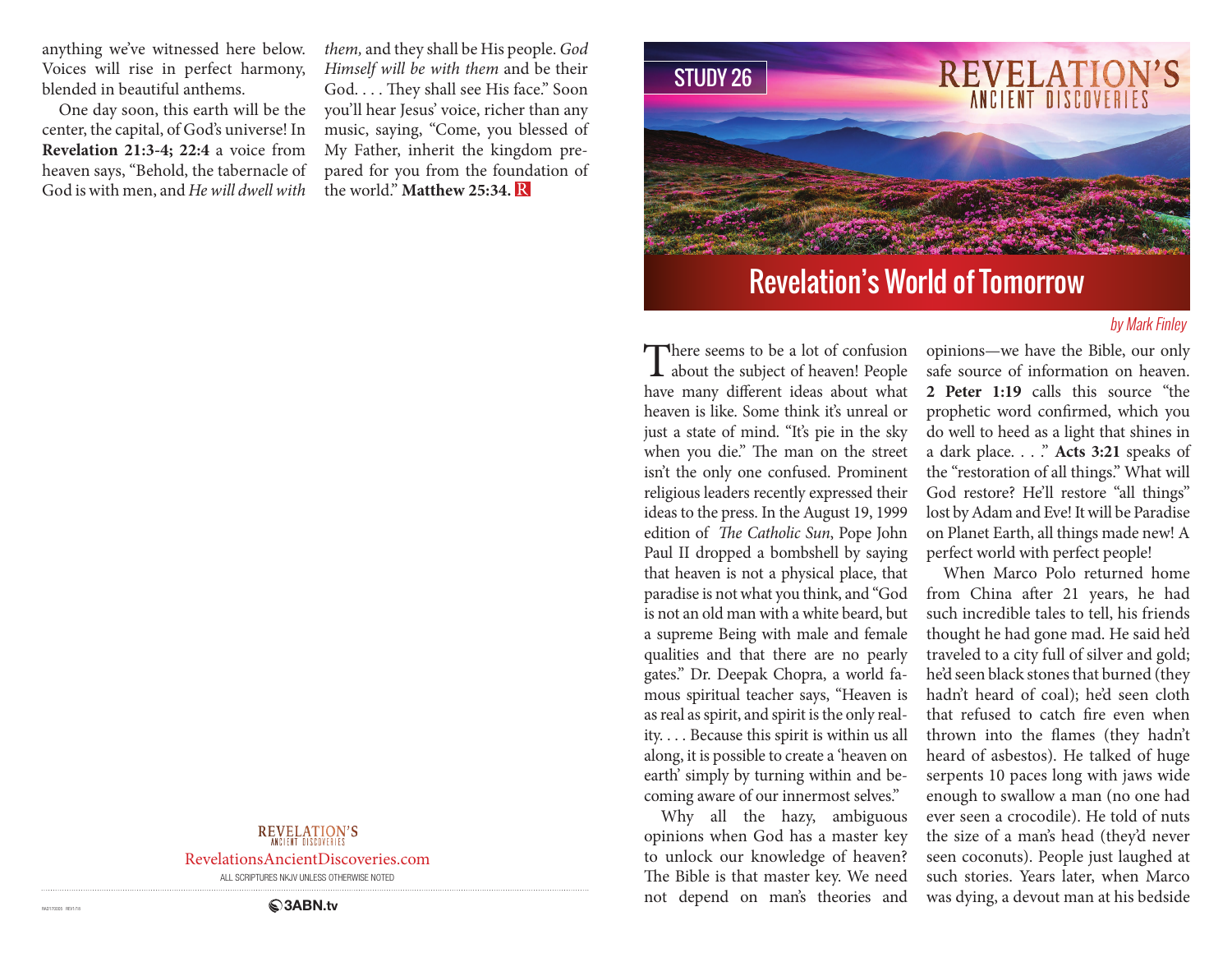urged Marco to recant all the tall tales he'd told. Marco refused: "it's all true every bit of it. In fact, the *half* has not been told." Words are not adequate to express the beauties of the new Earth and the Holy City, either. In that regard, too, "The *half* has not been told." **1 Corinthians 2:9** says, "Eye has not seen, nor ear heard, nor have entered into the heart of man the things which God has prepared for those who love Him." Most people don't read the *next*  verse: "But God has revealed them to us through His Spirit." It was through God's Holy Spirit that His prophets

could share with us some of the beauties of the new Earth and the Holy city, the new Jerusalem!

The description of that Holy city is

breathtaking! While John the revelator was exiled on the little island of Patmos off Turkey's coast, God showed him His city in vision. Then John wrote his eye-witness testimony in **Revelation 21:1-2**: "I saw a new heaven and a new earth, for the first heaven and the first earth had passed away. Also there was no more sea. Then I, John, saw the holy city, New Jerusalem, coming down out of heaven from God, prepared as a bride adorned for her husband." Few illustrations present such happiness and beauty as that of a bride preparing for her wedding day!

**Revelation 21:14, 19** continues: "The wall of the city had twelve foundations, and on them were the names of the twelve apostles of the Lamb. . . . The foundations of the wall of the

city were adorned with all kinds of precious stones." **Verse 16** specifies the magnificent size of the New Jerusalem: There'll be plenty of room for every person who wants to be a citizen. Jesus promised in **John 14:2** that in His Father's house there are indeed many mansions! And He's prepared a place there for us. **Revelation 21:21** says, "The twelve gates were twelve pearls. . . . And the street of the city was pure gold, like transparent glass."

This Earth made new, Earth II, will be the Garden of Eden restored. **Isaiah 35:1** says, "The desert shall . . . blossom as the rose." In this

> promised home, pain can't exist. There'll be no cancer, heart attacks, arthritis, or fevers—no illness,

Eye has not seen, nor ear heard, nor have entered into the heart of man the things which God has prepared for those who love Him. 1 Corinthians 2:9

> *period*—forever! **Isaiah 33:24; 35:5-6** promise: "The inhabitant will not say, 'I am sick.' . . . The eyes of the blind shall be opened, and the ears of the deaf shall be unstopped. Then the lame shall leap like a deer, and the tongue of the dumb sing." **Revelation 21:4** echoes this same wonderful picture: "God will wipe away every tear from their eyes; there shall be no more death, nor sorrow, nor crying. There shall be no more pain, for the former things have passed away."

> In the New Jerusalem, our relentless search for the fountain of youth will find fulfillment. We'll find it at last in that Holy City. **Revelation 22:1-2** tells us: "He showed me a pure river of water of life, clear as crystal, proceeding from the throne of God and of the Lamb. In the middle of its street, and

on either side of the river, was the tree of life, which bore twelve fruits, each tree yielding its fruit every month. The leaves of the tree were for the healing of the nations." Here is the fountain of youth! We'll enjoy perfect bodies and boundless energy to explore the wonders around us.

But you may wonder, how will we channel all this energy? What will keep us busy in such a place of peace and tranquility? How will we occupy ourdesigned your perfect dream house? You plan this huge living room, this sunken swimming pool, those lush gardens. **Isaiah 65:21-22** tells us heaven is the place where we can actually do what we only dream about today. "They shall build houses and inhabit them; they shall plant vineyards and eat their fruit. They shall not build and another inhabit; they shall not plant and another eat. . . . my elect shall long enjoy the work of their hands." Our



selves with no evils to combat, no rent to pay, no food to buy? The answer is that we've been spinning our wheels down here occupying ourselves with petty things. But in the New Earth, we'll find out what our minds and hearts are capable of! We'll explore not only the whole created universe but also complete the tapestry of our unfulfilled dreams.

The redeemed won't inherit thin air. Instead of floating aimlessly in some holy space, they'll be on solid ground, and they'll be active! Have you ever let the creative juices flow and mentally

hands, designed by God to work out the visions of our minds, will build and create freely. We'll be able to produce anything we can conceive! And our energy will be renewed and refreshed week by week as we have wonderful worship and close communion with our Creator. In **Isaiah 66:23** God tells us: " 'From one Sabbath to another, all flesh shall come to worship before Me," says the Lord." The Sabbath celebration brings us new life and vision even on this marred old earth, but it will energize us even more amid the splendors of heaven. Our sense of community, our experience of praise will exceed